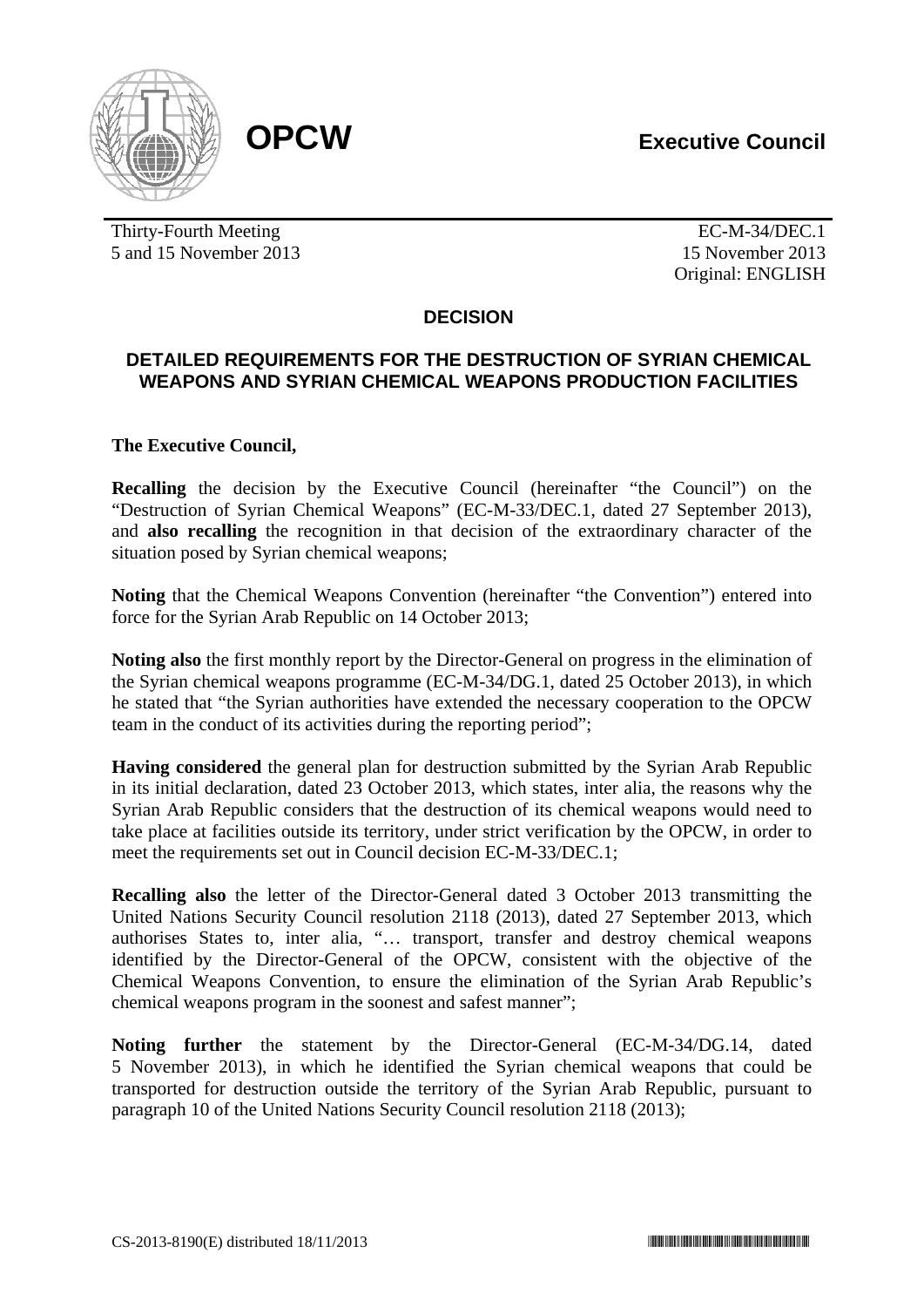EC-M-34/DEC.1 page 2

**Underscoring** that no party in the Syrian Arab Republic should use, develop, acquire, produce, stockpile, retain or transfer chemical weapons and **calling** for full cooperation in order to implement this decision;

**Recognising** that action by the international community to ensure the elimination of the Syrian chemical weapons programme should be taken as soon as possible;

**Recalling further** the call by the Council in its decision EC-M-33/DEC.1 for all States Parties in a position to do so to provide voluntary contributions for activities carried out in the implementation of that decision;

**Welcoming** the offers of several States Parties to provide assistance related to the destruction of Syrian chemical weapons;

**Recognising also** that States Parties assisting in the destruction of Syrian chemical weapons, transporting Syrian chemical weapons from the territory of the Syrian Arab Republic to a State Party hosting destruction activities, or hosting destruction activities on their territory, pursuant to this decision and United Nations Security Council resolution 2118 (2013), must act in a manner "consistent with the objective of the Chemical Weapons Convention, to ensure the elimination of the Syrian Arab Republic's chemical weapons program in the soonest and safest manner" and assign "the highest priority to ensuring the safety of people and to protecting the environment," as specified in Article IV of the Convention;

**Recalling further** that, under Council decision EC-M-33/DEC.1, the Syrian Arab Republic shall complete the elimination of all of its chemical weapons material and equipment in the first half of 2014;

**Recognising further** that critical equipment at declared Syrian chemical weapons production facilities and some unfilled chemical weapons have already been destroyed under verification by the Organisation; and

**Recalling further** subparagraph 1(c) of Council decision EC-M-33/DEC.1, under which "the detailed requirements, including intermediate destruction milestones, [are] to be decided by the Council not later than 15 November 2013";

#### **Hereby:**

1. **Decides** to establish the following detailed requirements for the destruction of Syrian chemical weapons and Syrian chemical weapons production facilities, which satisfy the requirements of Article IV of the Convention and Part IV(A) of the Verification Annex to the Convention (hereinafter "the Verification Annex") with respect to the destruction of chemical weapons and of Article V of the Convention, and Part V of the Verification Annex with respect to chemical weapons production facilities;

#### Timeline for the destruction of chemical weapons and chemical weapons production facilities

- 2. **Decides** that, for actions in the Syrian Arab Republic, the following completion dates and other requirements shall apply subject to paragraphs 25 and 26 below:
	- (a) with respect to Syrian chemical weapons: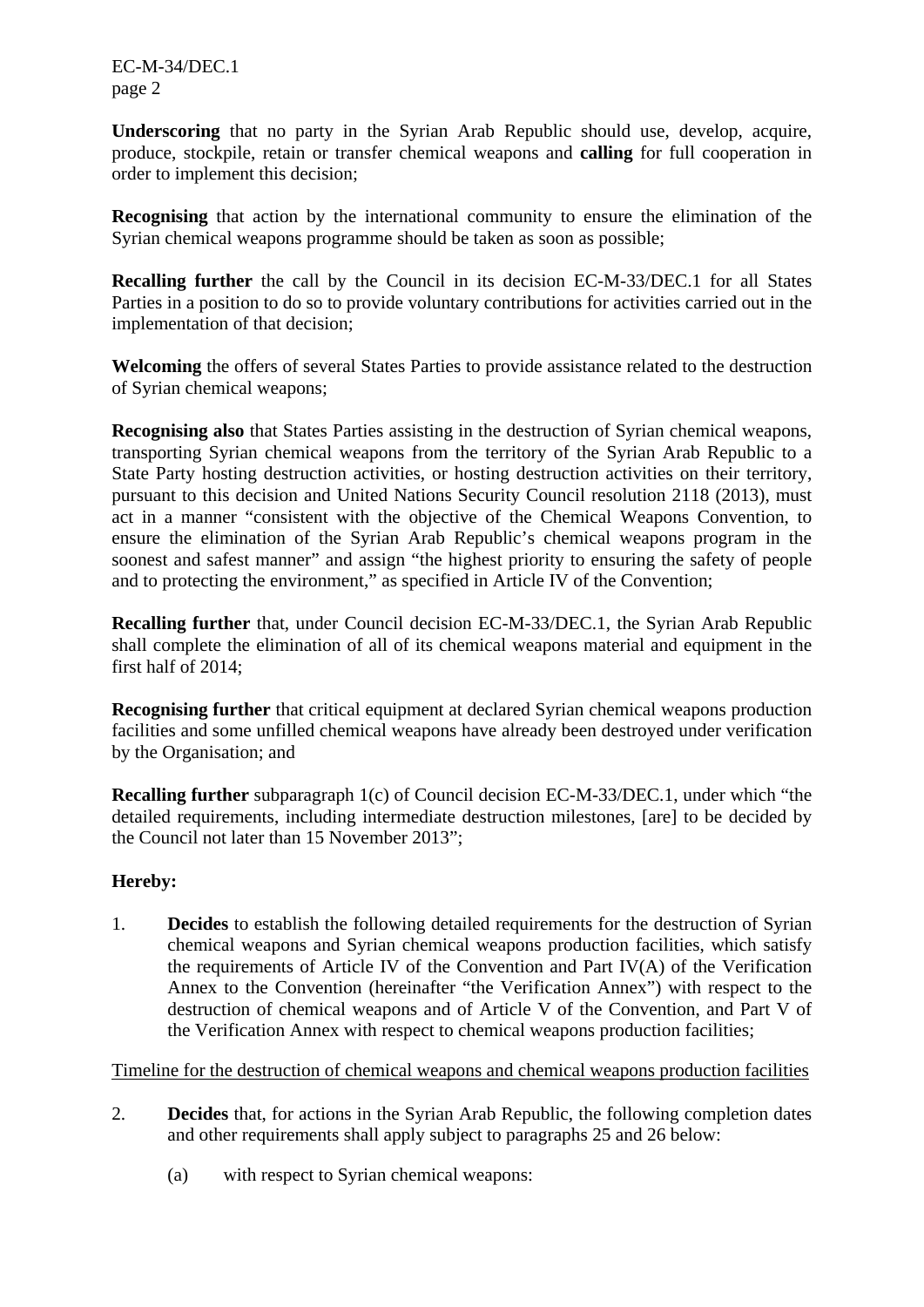- (i) for unfilled munitions: destruction on the territory of the Syrian Arab Republic not later than 31 January 2014;
- (ii) for mustard agent and the key binary chemical weapon components DF, A, B, and BB, including BB salt, as declared by the Syrian Arab Republic: removal from the territory of the Syrian Arab Republic not later than 31 December 2013;
- (iii) for all other chemicals declared by the Syrian Arab Republic: removal from the territory of the Syrian Arab Republic not later than 5 February 2014, with the exception that isopropanol shall be destroyed in the Syrian Arab Republic not later than 1 March 2014; and
- (iv) for containers previously containing mustard agent, as declared by the Syrian Arab Republic, destruction of the residual mustard agent in the containers not later than 1 March 2014;
- (b) with respect to Syrian chemical weapons production facilities, as specified in the Annex to this decision:
	- (i) for facilities specified in paragraph 1, destruction not later than 15 December 2013;
	- (ii) for facilities specified in paragraph 2, destruction not later than 15 January 2014;
	- (iii) for facilities specified in paragraph 3, destruction not later than 15 February 2014; and
	- (iv) for facilities specified in paragraphs 4 and 5, destruction not later than 15 March 2014;
- 3. **Decides** to establish the following dates for the destruction of Syrian chemical weapons outside the territory of the Syrian Arab Republic:
	- (a) for mustard agent and the key binary chemical weapon components DF, A, B, and BB, including BB salt: beginning of destruction as soon as possible with effective destruction not later than 31 March 2014, and destruction of any resulting reaction mass by a date to be agreed by the Council, based on the Director-General's recommendation for the plan for destruction pursuant to paragraph 8 below; and
	- (b) for all other declared chemicals: beginning of destruction as soon as possible with completion of destruction not later than 30 June 2014;
- 4. **Affirms** that the Syrian Arab Republic maintains ownership of its chemical weapons until they are destroyed, wherever the destruction might take place;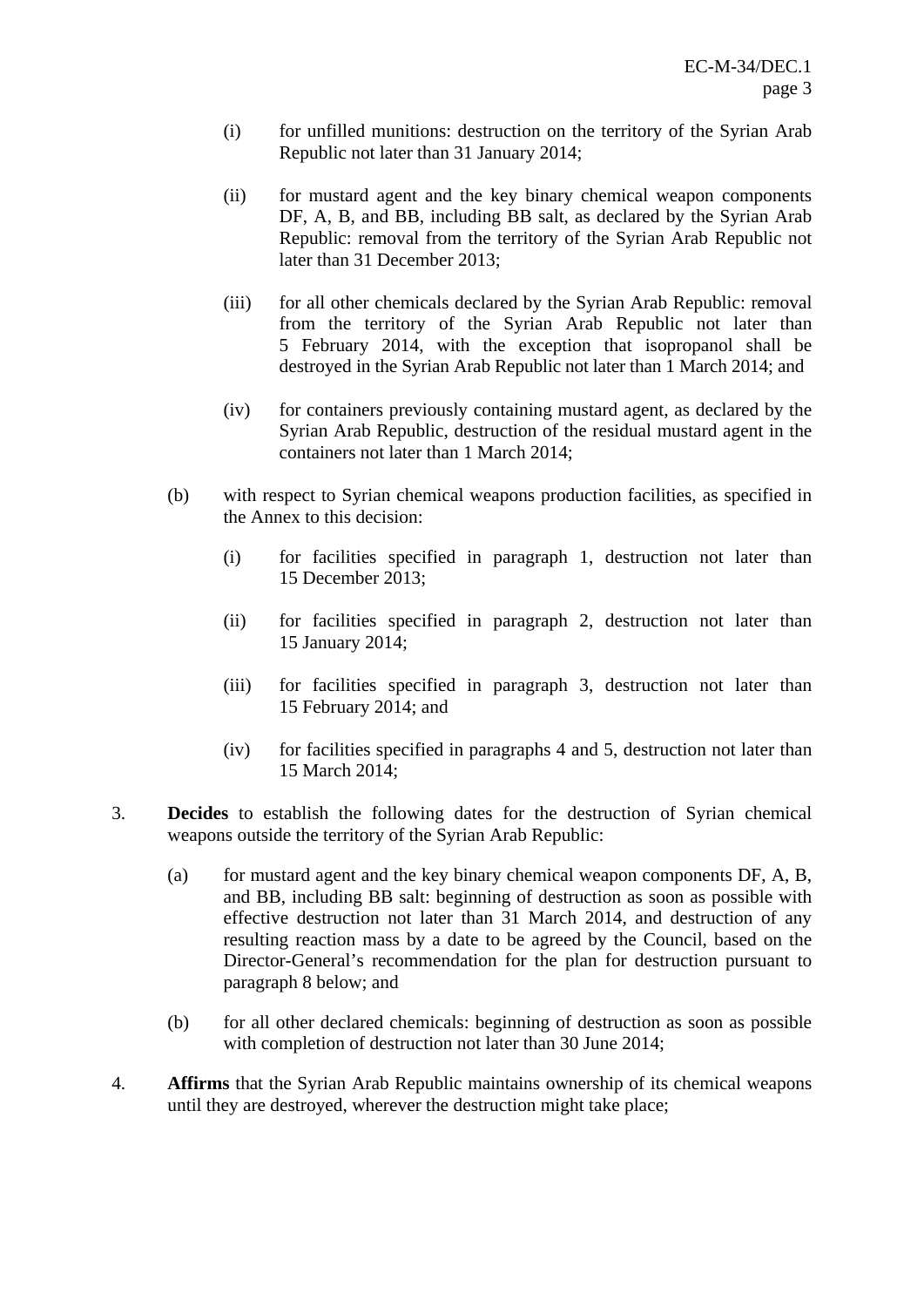- 5. **Recognises** that, upon removal of declared chemical weapons from its territory, the Syrian Arab Republic no longer has possession, nor jurisdiction, nor control over these chemical weapons;
- 6. **Recognises also** that the Syrian Arab Republic has informed States Parties that it is unable to meet the costs of destruction of the Syrian chemical weapons outside of its territory and the Council **decides therefore** to request the Director-General to establish a special trust fund for the financial resources needed for the activities related to the complete destruction of the Syrian chemical weapons outside the territory of the Syrian Arab Republic, and **invites** all States Parties in a position to do so to provide voluntary contributions for this purpose;
- 7. **Recognises and welcomes** that an international endeavour is being undertaken, including through the establishment by the Director-General of a special trust fund, to provide adequate assistance for the activities related to the complete destruction of the Syrian chemical weapons outside of the territory of the Syrian Arab Republic. The Director-General is requested to report to the Council if concerns arise with regard to the availability of the required financial resources, and to provide his recommendations on how further international resources can be secured;
- 8. **Requests** the Director-General, in close consultation with States Parties offering to host a destruction facility or otherwise providing assistance with transport or destruction, to present to the Council for its consideration, not later than 17 December 2013, a plan for the destruction of chemical weapons outside the territory of the Syrian Arab Republic which includes provisions for ensuring clear responsibility at each stage for all chemicals and takes into account all relevant considerations, including the dates specified in paragraph 3 above, requirements for safety and security, and overall costs;
- 9. **Requests** the Syrian Arab Republic to submit, not later than 1 January 2014, for review by the Council not later than 15 January 2014, its plan for destroying, on its territory, isopropanol and residual mustard agent in containers previously containing mustard agent;
- 10. **Decides** that the plans submitted pursuant to paragraphs 8 and 9 above will fulfil the requirements in subparagraph 7(a) of Article IV of the Convention;
- 11. **Decides** that, with respect to the destruction of chemical weapons removed from the territory of the Syrian Arab Republic, if the Director-General, in close consultation with a State Party hosting a destruction facility and relevant States Parties providing assistance with transport or destruction, determines that it will not be possible to ensure the destruction of chemicals according to a date specified in paragraph 3 above, he should immediately notify the Council, specifying the circumstances, and propose an alternative date for its consideration and approval, with a view to completing destruction as soon as possible;

#### Detailed arrangements with respect to chemical weapons transportation, storage and destruction

12. **Decides** that a State Party providing destruction assistance for Syrian chemical weapons, transporting Syrian chemical weapons from the Syrian Arab Republic to a State Party hosting destruction activities, or hosting destruction activities on its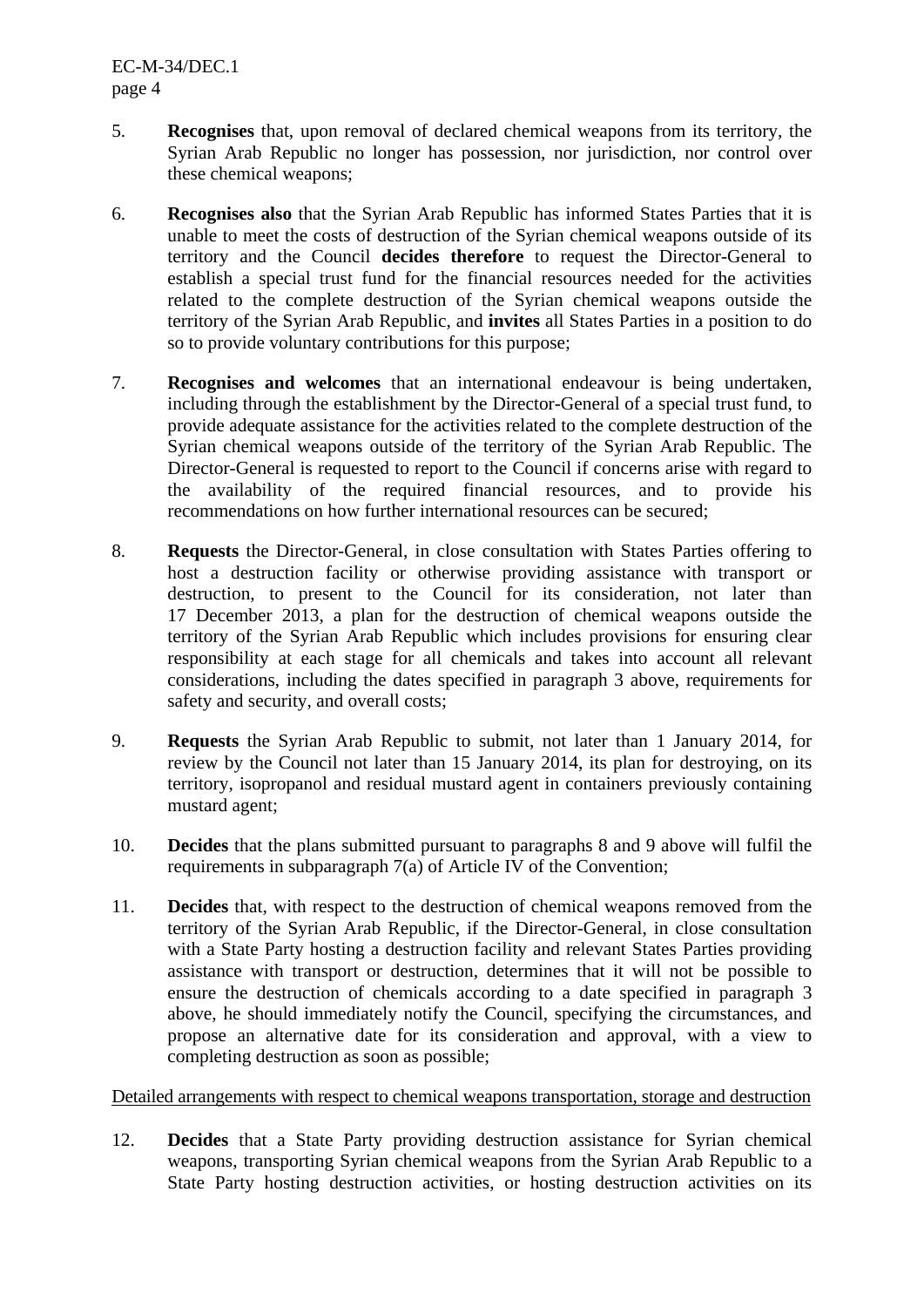territory, subject to the requirement to act in a manner consistent with the object and purpose of the Convention:

- (a) shall not be regarded as a possessor State Party or incur the obligations of a possessor State Party with respect to Syrian chemical weapons;
- (b) is to provide the necessary access to the Technical Secretariat (hereinafter "the Secretariat") for carrying out its verification activities with respect to Syrian chemical weapons;
- (c) is to grant to the Secretariat during the conduct of such verification activities the privileges and immunities set forth in the Convention, in particular in Part II of its Verification Annex;
- (d) is to consult closely with the Director-General in the implementation of this decision and provide information updates to him as necessary for his monthly reports to the Council;
- (e) is to facilitate observation of the transport and destruction of chemical weapons by representatives of the Syrian Arab Republic; and
- (f) is to take all measures to implement the relevant provisions of this decision and to meet the requirements provided for under paragraph 10 of Article IV of the Convention with respect to the safety of people and to protecting the environment;
- 13. **Decides** that facility agreements for chemical weapons storage facilities in the Syrian Arab Republic specifying the arrangements that shall govern inspections at such facilities pending the destruction or removal of the chemical weapons stored there, will be concluded between the Secretariat and the Syrian National Authority, and the Director-General will inform the Council accordingly upon conclusion;
- 14. **Requests** the relevant State Party hosting destruction activities, in close consultation with the relevant States Parties providing assistance with destruction and the Secretariat, to provide the Secretariat with the detailed facility information specified in paragraphs 30 and 31 of Part IV(A) of the Verification Annex, to the extent needed by the Secretariat for verification, not later than 30 days before the facility begins destruction operations;
- 15. **Requests** the Secretariat to develop, together with the relevant State Party hosting destruction activities and relevant States Parties providing assistance with destruction, for each destruction facility outside the Syrian Arab Republic an agreed detailed plan for verification and a draft facility agreement, and to forward them to the Council for review and approval, not later than 30 days before the facility begins operation. The review should be completed not later than 15 days before the facility begins operation;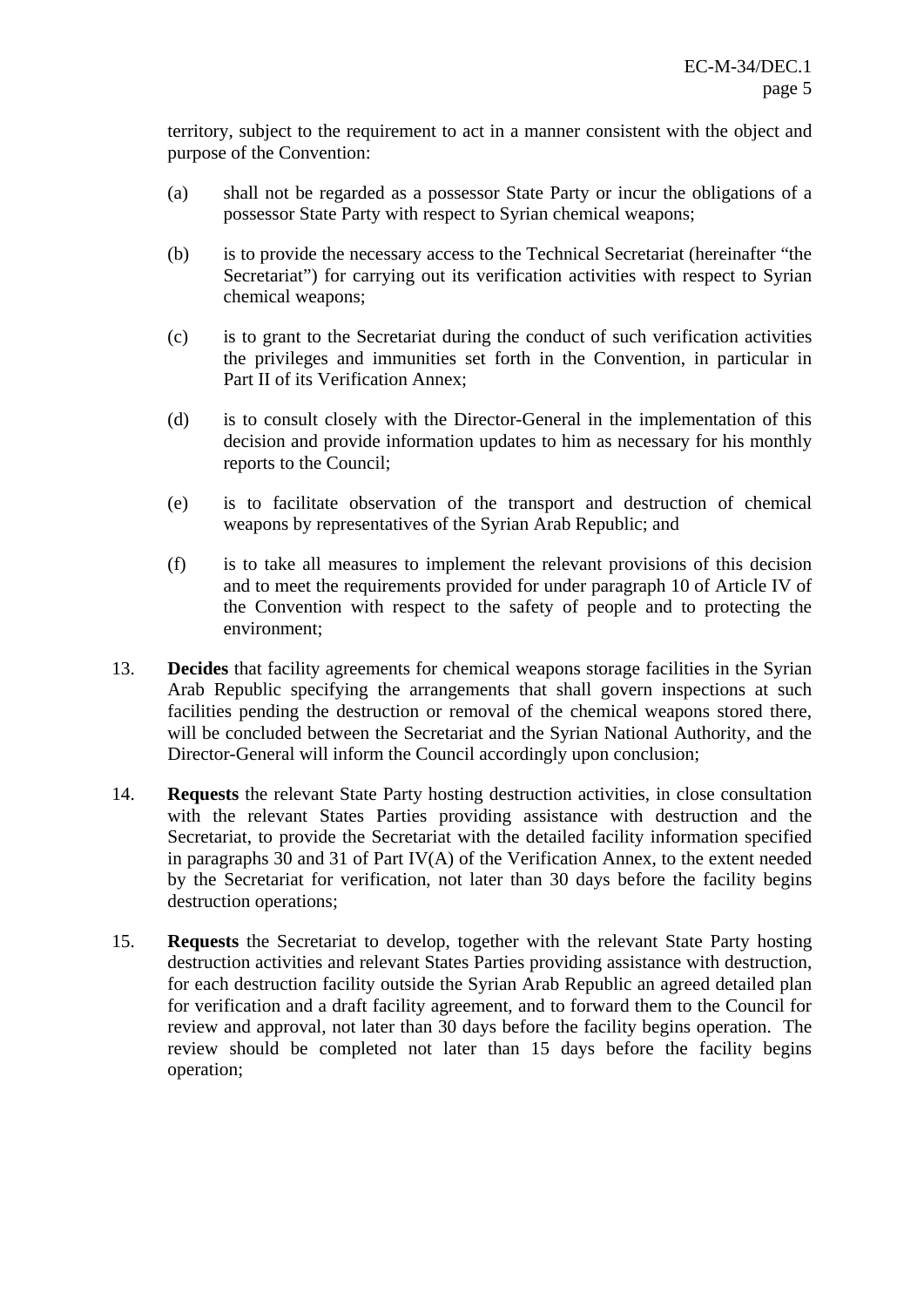### Detailed arrangements with respect to chemical weapons production facilities

- 16. **Requests** the Secretariat to prepare a plan for verifying destruction of each declared Syrian chemical weapons production facility that remains to be destroyed, based on the plans for destruction submitted previously by the Syrian Arab Republic and in close consultation with it, and to submit the combined plans for destruction and verification to the Council for its consideration not later than 9 December 2013;
- 17. **Decides**, subject to paragraph 26 below, that, because all chemical weapons production facilities declared by the Syrian Arab Republic have already been inspected, no facility agreements for Syrian chemical weapons production facilities that will be destroyed within a short period of time are necessary;

# Other provisions

- 18. **Decides** that the inspections carried out in the Syrian Arab Republic of chemical weapons storage facilities and Syrian chemical weapons production facilities since 27 September 2013 shall be deemed to be initial inspections pursuant to the provisions of the Convention;
- 19. **Decides** that the Syrian Arab Republic shall provide a monthly report to the Council regarding activities on its territory related to the destruction of chemical weapons and chemical weapons production facilities;
- 20. **Decides** that the Syrian Arab Republic shall certify:
	- (a) when the destruction of all of its chemical weapons production facilities has been completed, pursuant to subparagraph 9(c) of Article V of the Convention; and
	- (b) when all of its chemical weapons have either been destroyed inside or removed from its territory;
- 21. **Requests** the Secretariat to confirm through a report to the Council the completion of each stage of the plan specified in paragraphs 2 and 8 above;
- 22. **Decides** that the Secretariat shall report to the Council on the implementation of this decision in conjunction with its reporting required by subparagraph 2(f) of Council decision EC-M-33/DEC.1;
- 23. **Authorises** the Director-General to share, with the consent of the Syrian Arab Republic and in cooperation with the relevant States Parties, directly, or through the Special Coordinator of the OPCW-UN Joint Mission to eliminate the chemical weapons programme of the Syrian Arab Republic, or through the relevant National Authority, specific information on Syrian chemical weapons with entities offering to provide transport or to assist in destruction, subject to strict application of the "need-to-know principle" and conclusion of an appropriate confidentiality agreement between the Director-General and the relevant entity;
- 24. **Requests** the Director-General to explore, on an urgent basis, in consultation with the relevant States Parties, options for destruction in commercial chemical disposal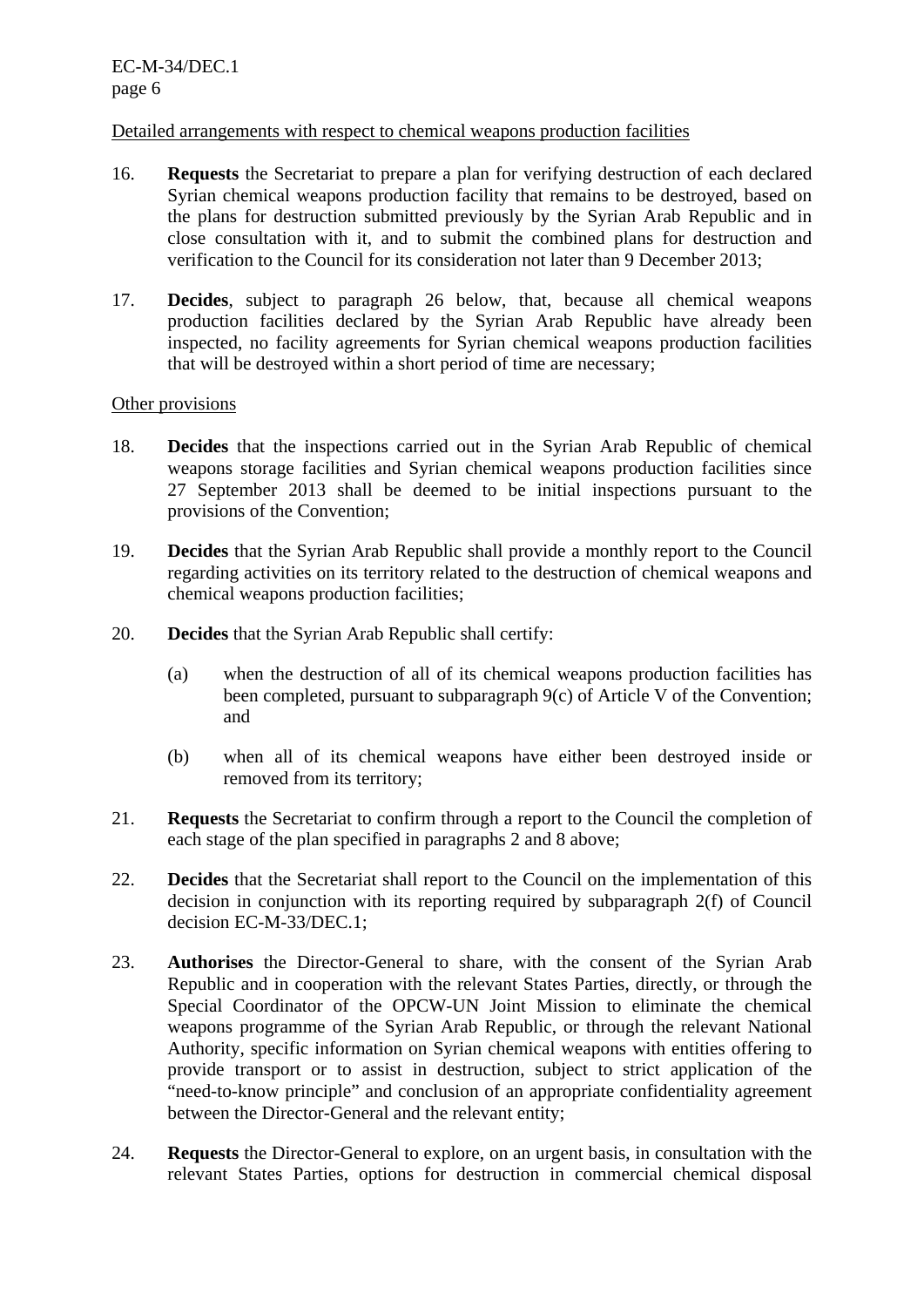facilities of the binary chemical weapons components and any associated reaction masses referred to in subparagraph 3(a) above, and the declared chemicals referred to in subparagraph 3(b) above, and to include his findings in the plan for destruction to be presented to the Council for its consideration pursuant to paragraph 8 above;

- 25. **Requests** the Director-General, in close consultation with the relevant States Parties, to report to the Council, no later than 2 December 2013:
	- (a) on the implementation of this decision, in particular on all pertaining circumstances, such as the security situation in the Syrian Arab Republic, availability of required financial, technical and logistical resources, identification of the location(s) where destruction outside the Syrian Arab Republic will take place, and on the progress in implementing paragraph 2 above and in devising the plan stipulated in paragraph 8 above; and
	- (b) on any problem relating to the implementation of this decision including, inter alia, in respect of paragraph 2;

and to provide his recommendations for the consideration and action of the Council;

- 26. **Decides** that this decision is without prejudice to related decisions pending before the Council, including EC-M-34/DEC/CRP.1, EC-M-34/DEC/CRP.2, EC-M-34/DEC/CRP.3, EC-M-34/DEC/CRP.4, EC-M-34/DEC/CRP.5, EC-M-34/DEC/CRP.6, EC-M-34/DEC/CRP.7, EC-M-34/DEC/CRP.8, EC-M-34/DEC/CRP.9, EC-M-34/DEC/CRP.10, EC-M-34/DEC/CRP.11, and EC-M-34/DEC/CRP.12, all dated 8 November 2013; and
- 27. **Recognises** that this decision does not create any precedent for the future.